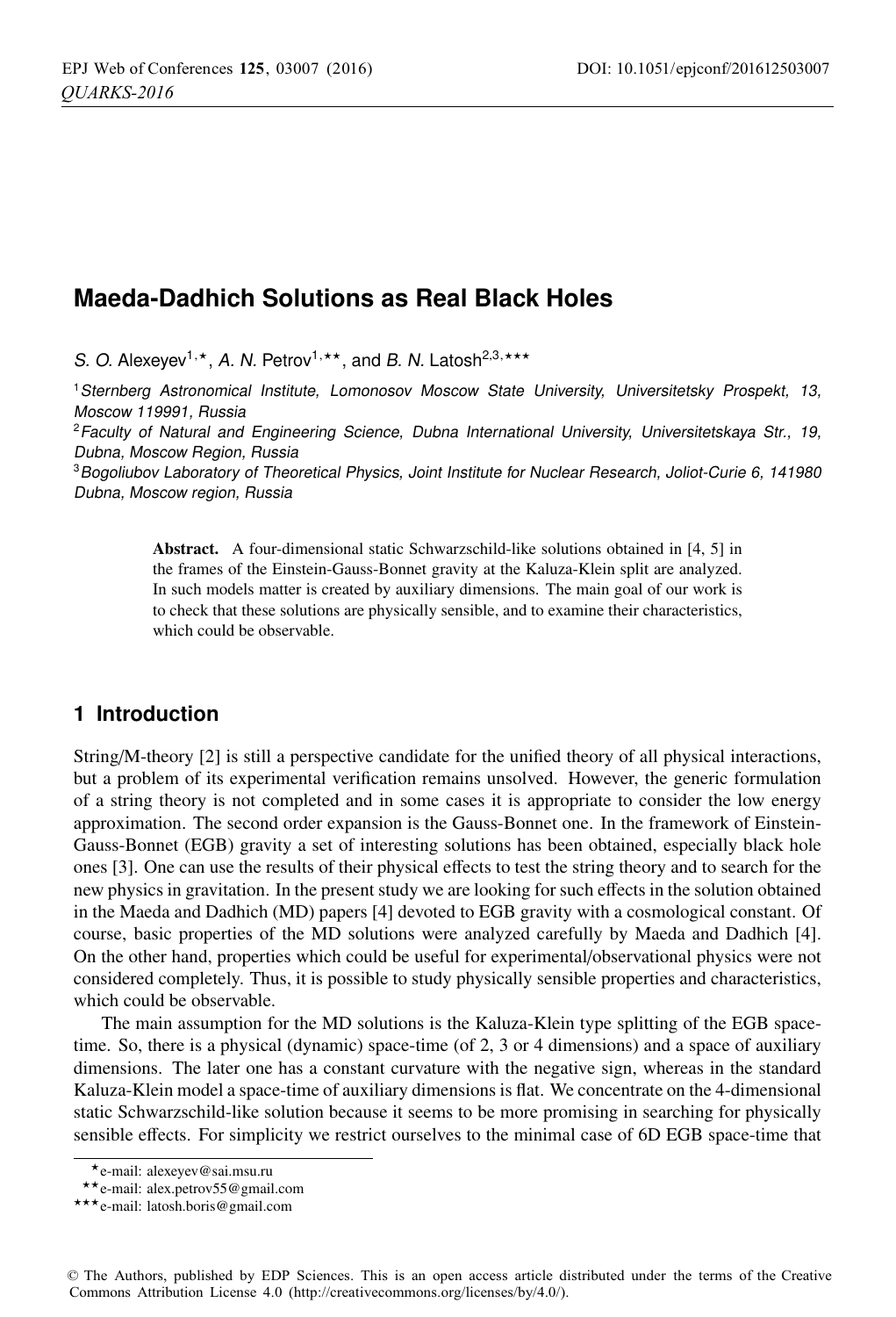has been studied separately by Molina and Dadhich [5] and we denote as DM. The EGB solution properties in 6D are similar to those in arbitrary EGB dimensions with  $N > 6$ .

We check the DM solutions from two points of view. To be physically sensible these solutions have to have, first, acceptable theoretical description, and, second, observable evidences, at least, principally. Theoretical description has to give a non-contradictive definitions of important characteristics. Undoubtedly, for solutions, which pretend to present astrophysical gravitating objects, such a characteristic is a total mass of the system. Not less important theoretical property is a stability of the solution. We notice that a stability is directly connected with a well defined total mass, and independently we state a possibility that the DM solutions to leave stable. Thus, chances to detect related astrophysical objects arise.

Properties, which could be potentially observable and which we study are orbital and thermodynamic effects related to the DM solutions. The last part of the paper is just devoted to these problems. As known, thermodynamic properties are directly connected with a horizon structure of solutions. As it turns out, geometrical structure of the DM solutions is quite non-trivial and we examine it in a significantly more detail than it is given in [4]-[5].

#### **2 Dadhich-Molina solution**

The restriction of the EGB gravity in 6D in the DM solution [5] leads to the following form of action:

$$
S = \frac{1}{2\kappa_6} \int d^6 x \sqrt{-g} (R - 2\Lambda + \alpha L_{GB}) + S_{\text{matter}}.
$$
 (1)

Here and below we use  $c = \hbar = 1$  units,  $\kappa_6$  is the 6-dimensional gravitational (Einstein) constant,  $\alpha > 0$  is the Gauss-Bonnet coupling constant; R is a 6-dimensional Ricci scalar. A is the cosmological  $\alpha > 0$  is the Gauss-Bonnet coupling constant; *R* is a 6-dimensional Ricci scalar,  $\Lambda$  is the cosmological constant and *LGB* is the Gauss-Bonnet term:

$$
L_{GB} = R^2 - 4R_{\mu\nu}R^{\mu\nu} + R_{\mu\nu\rho\sigma}R^{\mu\nu\rho\sigma} \tag{2}
$$

The main MD assumptions are as follows:

- The space-time of EGB gravity (6D in our case) is homeomorphical to  $M^4 \times K^2$  where  $M^4$  is a 4-dimensional physical space-time and  $K^2$  is a space of constant curvature with radius  $r_0$  and sign  $\bar{k}$  (they are not determined now). It is just the Kaluza-Klein type splitting.
- EGB vacuum case  $S_{\text{matter}} = 0$  is considered.
- Model parameters is constrained by the following relation:

$$
\bar{k}/r_0^2 = -1/4\alpha = \Lambda \,,\tag{3}
$$

Under such assumption the original solution was obtained [4].

Black hole solution obtained in [4] have the following form

$$
ds^{2} = f_{\pm}dt^{2} - \frac{dr^{2}}{f_{\pm}} - r^{2}(d\theta^{2} - \sin^{2}\theta d\varphi) ,
$$
 (4)

$$
f_{\pm} = 1 + \frac{r^2}{4\alpha} \left[ 1 \pm \sqrt{\frac{2}{3} + 16 \left( \frac{\alpha^{\frac{3}{2}}M}{r^3} - \frac{\alpha^2 q}{r^4} \right)} \right],
$$
 (5)

where the integration constants *M* and *q* appear to be the main solution parameters. Historically, *M* is treated as a mass of a black hole and *q* is an additional charge.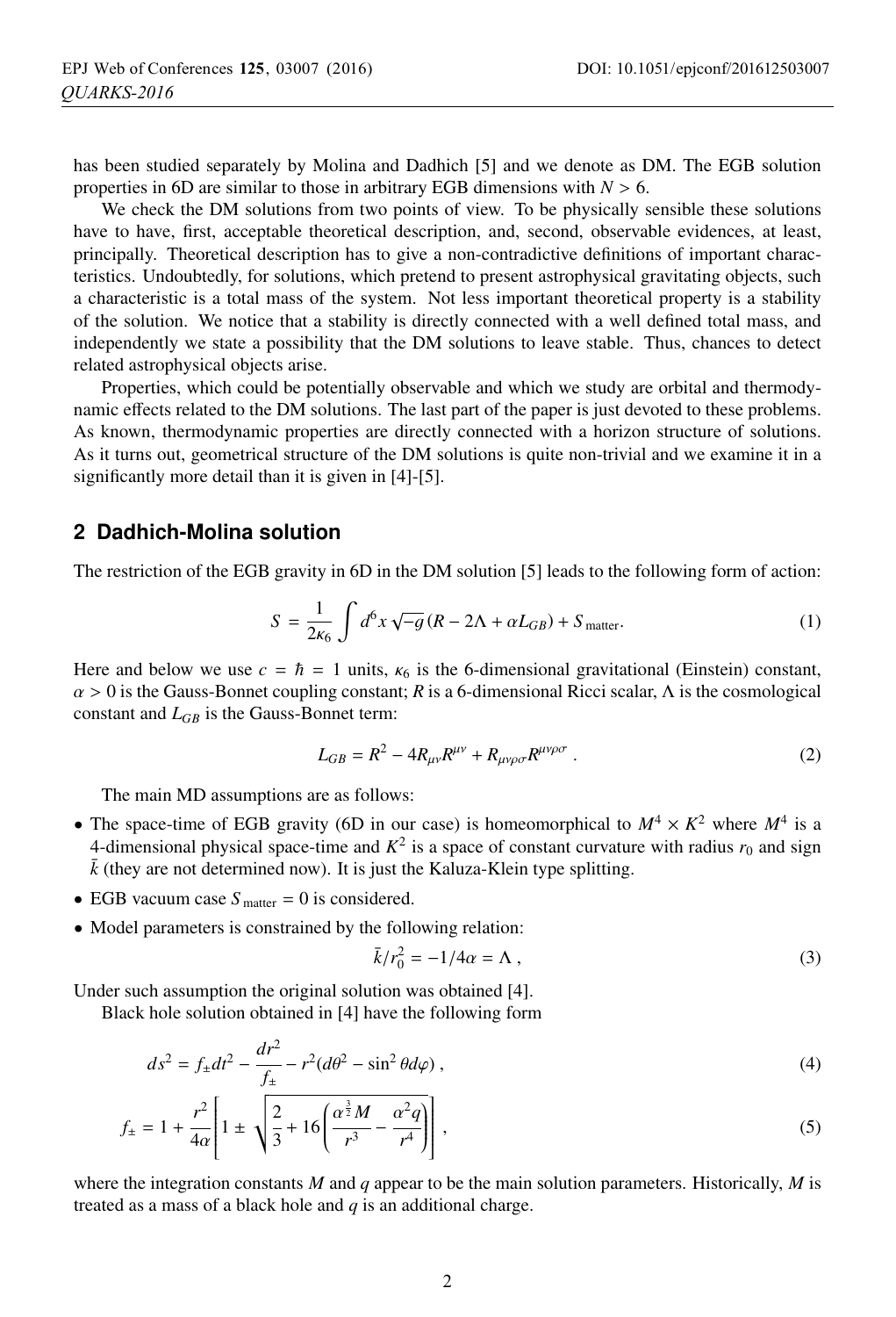## **3 Total Mass**

Energy connected characteristics play crucial role in a description of potentially observable physical objects. So, first of all, we have to define and calculate total mass (energy) of the solution (4)-(5). The mass of the solution may be calculated via superpotential technique. Various forms of superpotentials in  $D > 4$  dimensions, applicable in AdS and AdS-like backgrounds, have been constructed both in general relativity (GR) and in EGB theory, see, for example, [6]-[10] and references there in.

Propper calculation were made in paper [1] and the total mass of the solution given by the formula

$$
\mathcal{E} = \pm \sqrt{\frac{3}{2}} \alpha^{1/2} M. \tag{6}
$$

A system is physically sensible if its total energy is not negative  $\mathcal{E} \geq 0$ , therefore one must set  $\pm M_{\text{eff}} \ge 0$ . Furthermore, the charge parameter *q* does not contribute into *E*, so we have an analogy with the Reisner-Nordsröm-AdS black hole, where  $\mathcal{E} = M$ , and  $Q^2$  does not contribute into  $\mathcal{E}$ .

#### **4 Stability**

The problem of DM solution stability is important from a theoretical point of view and is crucial in cosmological and astrophysics applications. Usually, for such test one perturbs metric coefficients and checks their further behavior. Technically this is carried out by perturbing initial field equations and solving them. However, to obtain the DM solution special restrictions and conditions have been used. The conditions state that curvature of auxiliary dimensions is constant, perturbations propagating in auxiliary dimensions may violate the condition. Without the condition Maeda-Dadhich metric no longer solve field equations and thus may not be treated as proper background for perturbations. Thus we consider only four-dimensional perturbations of Maeda-Dadhich solution.

It is constructive to consider two cases: when (i) axial symmetry is applied, (ii) there are no symmetries. The case (i) means the existence of perturbations with axial symmetry, corresponding to black holes with small angular momentum. This case is quite important because the MD model excludes rotating black holes as it is stated in [4]-[5]. Further, the instability of the DM metric with axial perturbations means that the solution must be destroyed by a rotation. Such a conclusion could be fatal for cosmological and astrophysics applications where most of objects rotate.

The detail discussion of the task may be found in paper [1]. In the paper it was shown that in both cases (i) and (ii) perturbations admit solution exponentially dumping in time, and, thus, the DM solution has a possibility to conserve a stability.

#### **5 Geometrical Structure**

The geometrical structure of the solution is important because solution may describe unphysical objects plagued with singularities. Thus the geometrical structure is crucial research topic. As the DM solution is stable, we analyze its geometrical structure up to  $r \to 0$ . For the sake of simplicity hereafter we work within  $c = \hbar = \alpha = 1$  units. Then  $f_{\pm}$  defined in (5) is rewritten as

$$
f_{\pm}(r) = 1 + \frac{r^2}{4} \left[ 1 \pm \sqrt{\frac{2}{3} + 16 \left( \frac{M}{r^3} - \frac{q}{r^4} \right)} \right].
$$
 (7)

We call *<sup>f</sup>*<sup>+</sup> and *<sup>f</sup>*<sup>−</sup> positive and negative branches of the solution, respectively. We also will consider only objects with positive energy.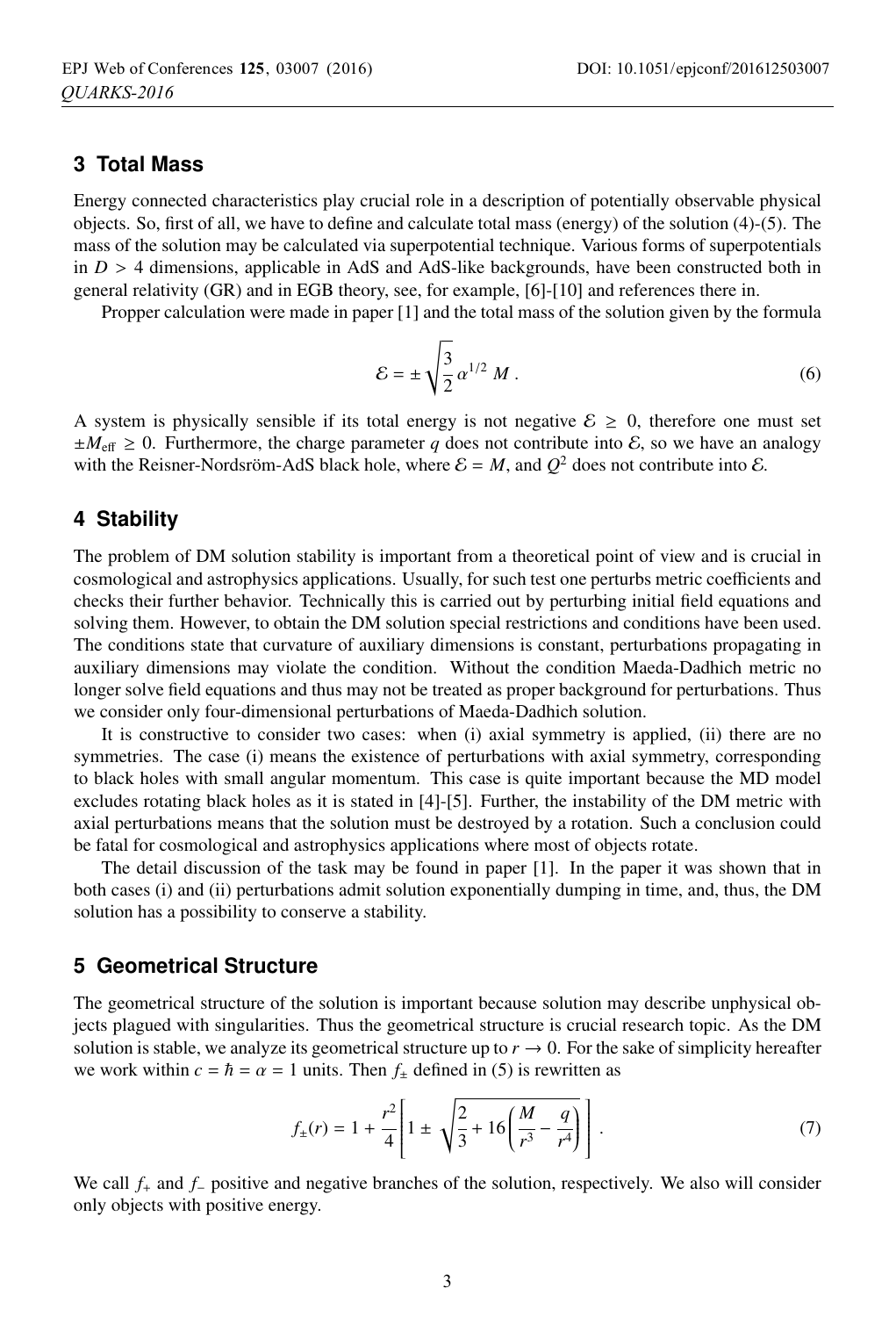In paper [1] more detail analysis is given. In the paper we were able to obtain the diagram describing all possible configurations described by Maeda-Dadhich solution. The diagram is given on Fig. 2. The left hand side of the diagram describe positive branch of the solution, and right hand side – negative branch of the solution. In forbidden regions solution have region with complex metric and the region is not covered by event horizon, thus such regions provide nonphysical solutions. Positive branch of the solution can describe only regular naked singularities and may not provide a description of a black hole. Negative branch, on the other hand, may provide description of bath naked singularity and black hole. It is crucial to highlight that negative branch of the solution have a region with a complex metric for any  $q > 0$ , but the region is cover by an event horizon.

Thus Maeda-Dadhich solution may provide regular description of a naked singularity and of a black hole, but also describes black holes plagued with singularities.



Figure 1. Dadhich-Molina solution phase diagram

### **6 Orbital effects**

Orbital effects play an important role in black hole-like solutions, as they are coupled with an accretion picture that is actually observed [14]. We assume cosmological and astronomical scales and, therefore, can use several approximations. We assume that solution has a mass of stellar range or higher, hence one may work with series expansion of a metric. But that case is reducing to well-know DMPR solution [12]. The solution was studed in series of papers [13, 15–17]

Because the MD metric is static and spherical symmetric the standard method presented in the Chandrasekhar book [11] can be applied effectively to study stable orbits. Already, this method has been used in [13] for examining the Dadhich-Rezania solution [12] that has many similar properties with the DM solution. Therefore, not repeating here the derivation of an application of the Chandrasekhar method, we rather compare the results of its application to both the DM solution and the Dadhich-Rezania solution and the critical dependence between *q* and *M* was established

$$
|q| \le \frac{9}{8\sqrt{6}} M^2. \tag{8}
$$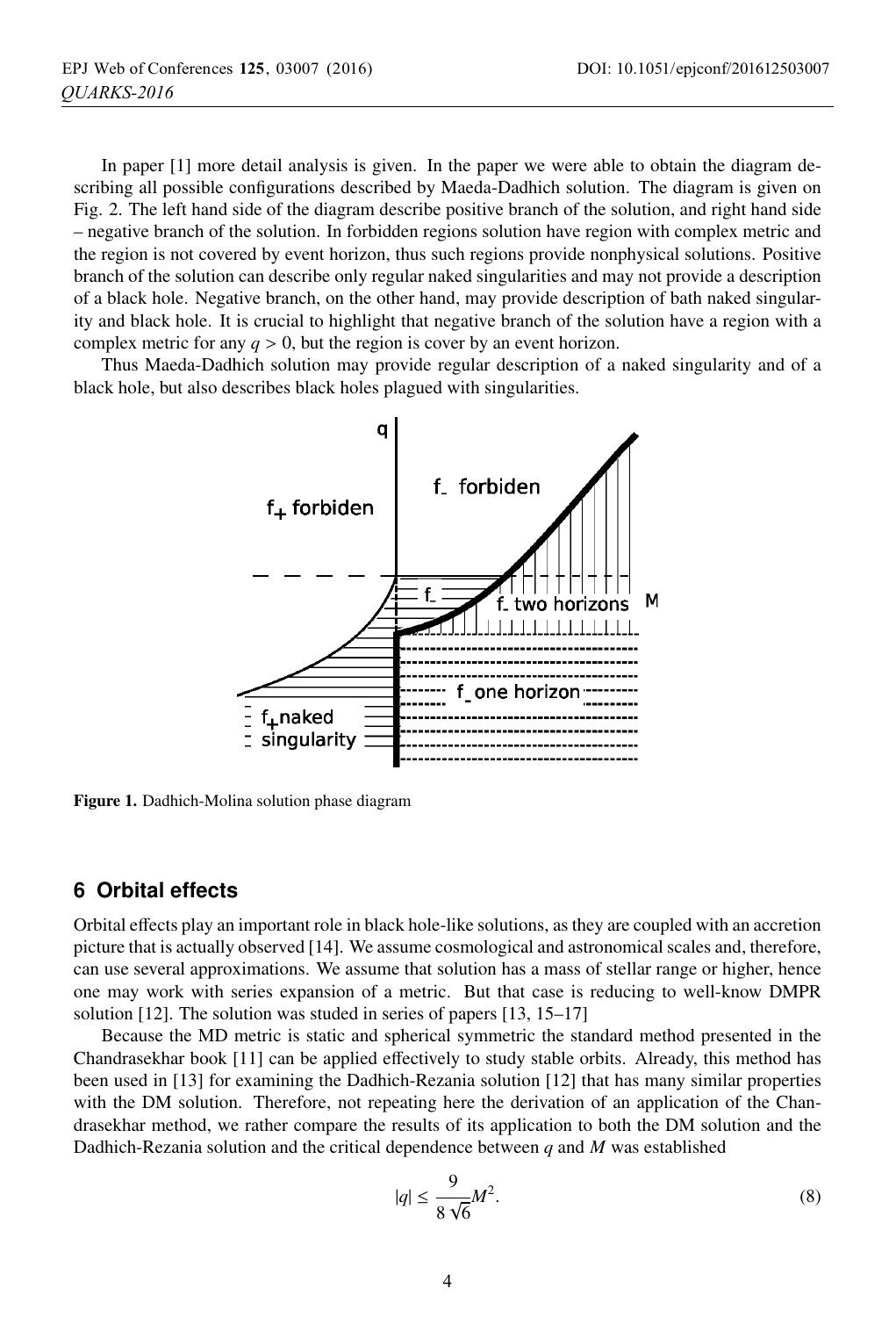If *q* is bigger than  $\frac{9}{2}$  $\overline{8\sqrt{6}}$  $M^2$ , test particles orbits change [17] as the quasinormal modes for the scattering [16] and the shadow size of the black hole [15]. Engaging the recent data on M87 galaxy [18], we see that there is no evidence in Dadhich-Rezania model manifestation, so the real difference between the DM solution and the Schwarchild one is negligible small for existing accuracy level.

# **7 Thermodynamics and Evaporation**

Hawking radiation is the other important effect that provides an instrument for model testing at cosmological scales. We use both the Hawking method [19] and the Shankaranarayanan-Padmanabhan-Srinivasan (SPS) one [20, 21]. An interesting particularity of the discussed model is that the temperature grows with *M* parameter increasing. Similar behavior takes place in Schwarzschild-AdSlike solution [22], but for sufficiently big masses only. If the mass is small, the temperature of the Schwarzschild-AdS-like black hole decreases with increasing mass. Note that there is the temperature area that is unreachable for black holes. However, the DM solution temperature only increases with increasing mass, the temperature can achieve arbitrary values. More detail discussion of the problem may be found in [1].

In [1] it was shown that thermodynamically stable configurations either would be plagued with singularities or would have zero energy. Also it was shown that the evaporation strongly depends upon the initial charge *q*. Until one estimates the charge of the DM black hole, it is impossible to find the black holes endpoint mass after the evaporation.

# **8 Conclusions**

In this work we studied Maeda-Dadhich solution obtained in the framework of *<sup>N</sup>* > 4 Einstein-Gauss-Bonnet gravity. We proved the solution stability under linear perturbations, therefore, Maeda-Dadhich metrics is valid for the description of real astrophysical black holes. We investigated the existence of the solution in positive mass region that was not mentioned in the original papers [4, 5]. We found additional limitations on solution parameters. The positive branch is valid only for a naked singularity description, while the negative one could describe a black hole with one or two horizons some of which is plagued with singularities. We established that the black hole temperature is not governed by Hawking evaporation law and this fact causes additional limitations on the Maeda-Dadhich black hole. Unfortunately, the thermodynamically stable configurations either have zero energy or plagued with singularities. Thus we concluding that Maeda-Dadhich solution is not the best candidate for astrophysical black hole.

# **Acknowledgments**

This work was partially supported by individual grants from Dmitry Zimin Foundation "Dynasty" (S.A. & B.L.). We are grateful to Naresh Dadhich for explanation of results in [4, 5]. We also would like to thank Alexander Zakharov and Alexander Shatskiy for useful discussions. At last, we thank Uliana Voznaya and Deepak Baskaran for the help with improving English.

# **References**

[1] S. O. Alexeyev, A. N. Petrov and B. N. Latosh, Phys. Rev. D 92, no. 10, 104046 (2015) doi:10.1103/PhysRevD.92.104046 [arXiv:1503.06780 [gr-qc]].